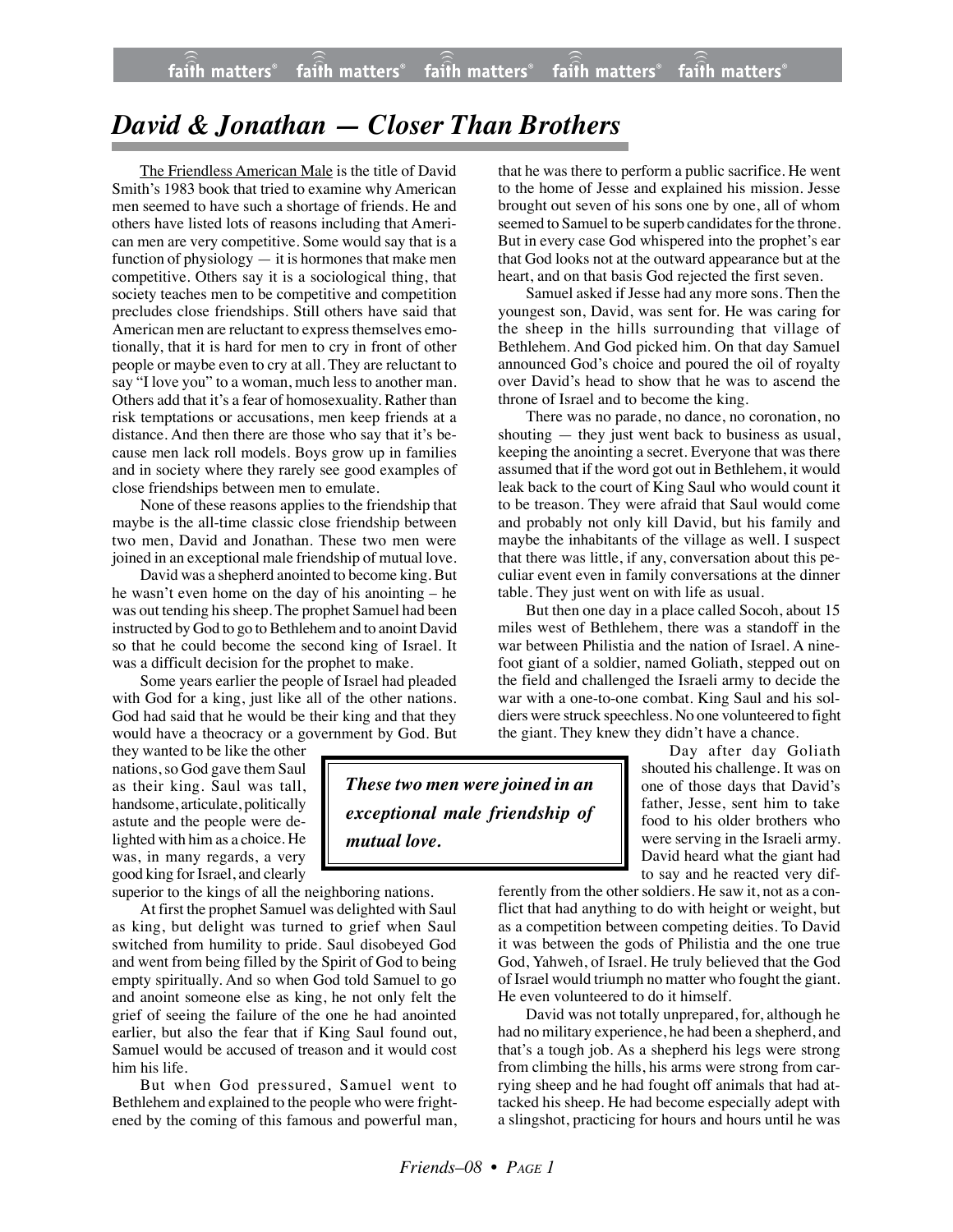absolutely precise. He could put that stone exactly where he wanted it, and so, when he flung his stone, he hit Goliath squarely in the forehead. The giant went crashing to the ground, and David ran out and cut off Goliath's head with the giant's own sword. David held it up in victory to show that the God of Israel had triumphed.

All of this is a very familiar story to most of us, but what may be unfamiliar is the story of another man who was on the sidelines of that battle watching all that took place. This man was just a little bit older than David. He was equally good looking, but, unlike David, was a veteran of battle, well liked and the heir apparent to the throne. He was the son of King Saul – Crown Prince Jonathan. And he was mesmerized by David.

Jonathan took in every word David said; he watched every movement. When the battle was over and when David was in conversation with his father, King Saul, Jonathan insisted that they be introduced. And he immediately fell in love with this man that he had never met before, this shepherd from Bethlehem.

Now the rest of David's story is far too long and too complex to tell here. In simple summary, he became the apple of the king's eye. He himself became so well known for his accomplishments as a veteran soldier that there was a popular song that went through the villages of Israel that said, "David has slain his ten thousands." David also was a brilliant musician. King Saul suffered from bouts of depression, and the only therapy that worked to relieve his depression was having David come and play his harp. Saul was so taken with David that he made David a general in the army and chief of the royal guard. He even gave his daughter in marriage to this shepherd from Bethlehem, making David the son-in-law to the king.

That was the good side. The bad side was that Saul became increasingly jealous of David. He was jealous of the friendship that emerged between his son Jonathan and the young man, David, and although David never gave him cause to think of him as disloyal, increasingly the king turned against him. On one occasion Saul took a javelin and tried to kill him. Plots to have David killed were secret at first, but soon changed into a nationwide manhunt led by King Saul. The entire army of Israel searched throughout all of Palestine trying to find David and to kill him.

And Saul, who had begun so well, ended his life in suicide. He died by a self-inflicted stab wound and his body was later cremated. His death precipitated a civil war of seven and a half years that eventually concluded with David reuniting the country and sitting on the throne of Israel that became known as the throne of David. In fact, in the New Testament, Jesus Christ is repeatedly referred to as the son of David and the one that God has ultimately and eternally selected to sit upon his throne. But the crown, which David wore, was once promised to another man, and the throne he sat on rightfully belonged to another — Prince Jonathan.

Jonathan, I think, was a wonderful man. He had all of the external appearances of his father. He was tall, articulate, capable, a hero in battle, respected by all the men in the army and he was popular throughout all the nation of Israel. But beyond that, on the inside, he was a man of unimpeachable character and sterling morality. He was genuinely a man of God, so much so that I think to myself, if ever I were in a position to choose someone to be my king, I would choose someone precisely like Prince Jonathan.

When David moved into the palace, the initial love relationship between them developed. They prayed together, played together and fought together. They nurtured what already was a strong and instant friendship into one that developed to become a classic of all of history.

But the turning point came on a day when David felt their friendship was deep enough for him to share his most intimate secret with his very best friend. On that day he told Jonathan how God had sent the prophet Samuel to Bethlehem years before and anointed David to be the king of Israel. In that astonishing revelation, Jonathan realized that his best friend was also his number one enemy. His best friend David was making claim to the throne that he considered to be rightly his. At that moment Jonathan had to make a decision that I think I would find far too difficult to make. Surprisingly it didn't take him long, for in short order he renounced his right to the throne and pledged his allegiance to David who would someday be king. Jonathan actually took off his royal robe, unbuckled his belt and took off the sword and gave them all to David and acknowledged his right to the throne.

I think he did it for two reasons. One was that he was genuinely a man of God and he figured that if God had selected David to be the king, that David ought be the king. Jonathan believed that the Lord was the chooser of kings and that divine anointing was greater than royal succession. The other reason was that he had come to know David and to realize that he was a man of character, strength, leadership and integrity and godliness and that David would make a superb king for Israel.

Jonathan gave up a great deal for his friend, and it cost him. He made himself vulnerable to accusations of treason against his own father. When his father found out, King Saul actually tried to kill his own son and so he lost his father's friendship as well as his father's throne.

I wish I could tell you that Jonathan's story has a happy ending, but it doesn't. He died in a one-sided battle against Philistia and his body was hung like a side of beef on a hook on the wall of a heathen temple so all could walk by and see the body of the man who was supposed to be the next king. He had a right to the throne, but he never sat upon it.

Now our purpose here is not to review the history of ancient Israel, but to explore the exceptional friend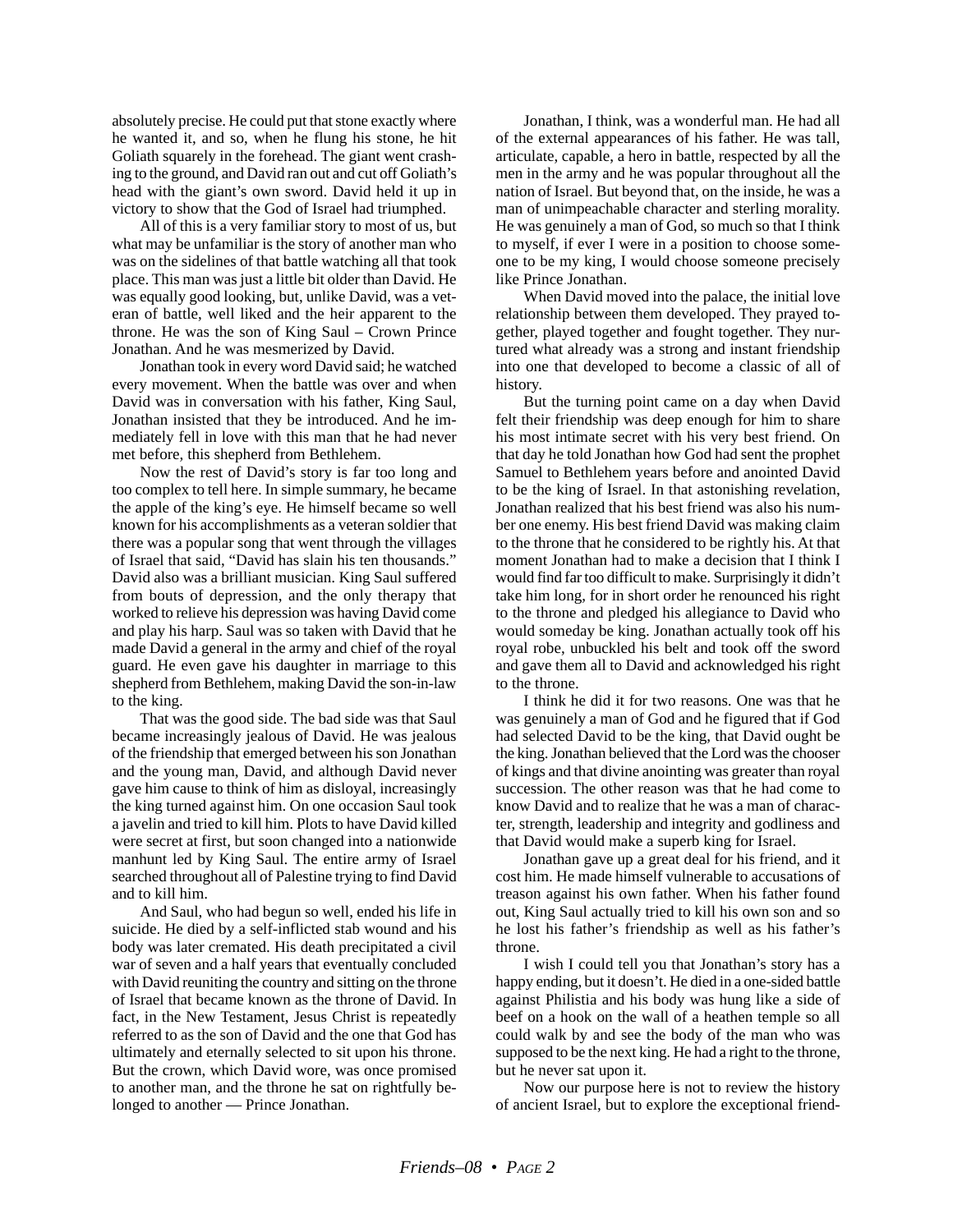ship between David and Jonathan. There are within the Bible several most unusual descriptions of their relationship. Let's start out in the Old Testament book of I Samuel, chapter 18, the book that tells their story and is named after the prophet Samuel. Verse one tells what happened after the battle of Socoh on the day when Jonathan and David first met. "*After David had finished talking with Saul, Jonathan became one in spirit with David, and he loved him as himself.*"

Don't you find that to be an unusual description? Don't we assume that we love ourselves best and most of all? But let there be no doubt that Jonathan loved David as much as Jonathan loved Jonathan.

But that's not the only unusual description for if you go down to verse three we read, "*And Jonathan made a covenant with David because he loved him as himself.*" They actually formalized their friendship by a covenant. That is something very foreign to our superficial friendships. Surveys in America show that very few men ever acknowledge being "best friends" to one another.

Some tribal groups have a practice of becoming "blood brothers" by cutting the veins of two persons and then pressing them together as they bleed so they can be called blood brothers. It is a primitive covenant of relationship.

That's the sort of thing that David and Jonathan did. They established a covenant that bound their friendship one to each other, and they repeatedly renewed their covenant vows to each other throughout their relationship. In I Samuel 20:23, Jonathan said to David, "*The Lord is witness between you and me forever.*"

Children sometimes say,

"We are friends forever." But these were grown men who had at least a notion of what the implications were for Jonathan when he said, "David will be my friend forever even though he is claiming the throne that is rightfully mine." And David was saying, "Jonathan will be

my friend forever" even though the ancient custom was for new kings to kill all remaining relatives of the previous king to remove any threat of civil war.

In I Samuel 20:42 Jonathan said to David, "*Go in peace, for we have sworn friendship with each other in the name of the Lord*," claiming that there was not only a spiritual relationship but also a divine stamp of approval on this bond that they had together.

I Samuel 20:41 gives us a most unusual description, "*Then they kissed each other and wept together but David wept the most.*" There was no hiding of emotions here, no shortage of physical expression. They actually embraced and kissed. In America it is a comparatively uncommon practice for men to embrace and kiss one another and it makes us uncomfortable. But in many countries today it is common for men to hug and even kiss.

Earlier in the chapter, in I Samuel 20:4, Jonathan said to David, "*Whatever you want me to do, I'll do for you*." I can't speak for you, but I can tell you that there are very few people in this world to whom I would make that offer. That takes an astonishing degree of trust, and yet David and Jonathan trusted each other enough in their friendship to be able to say, "Anything you say, anything you ask, I promise that I'll do it."

Maybe the ultimate expression and most unusual description comes on the day when David received word of Jonathan's death in battle. It's actually over in the next book in II Samuel chapter 1. David spoke and wrote a lament and he required that all of the men of his army memorize it.

*How the mighty have fallen in battle! Jonathan lies slain on your heights. I grieve for you, Jonathan my brother; you were very dear to me. Your love for me was wonderful, more wonderful than that of women.* (II Samuel 1:25-26)

The unusual descriptions tell us that David and Jonathan's friendship had some most uncommon characteristics. It was first of all a physical friendship, physically expressed. When you hear such words as your love for me was more wonderful than the love of a woman, that they embraced each other, that they kissed each other, don't many of us immediately assume this was a romantic relationship and that they were homosexually involved with each other? Such thoughts probably say

*…David and Jonathan trusted each other enough in their friendship to be able to say, "Anything you say, anything you ask, I promise that I'll do it."*

far more about our minds and our culture than about David and Jonathan's relationship. Both David and Jonathan were married. Both of them were parents and there is repeated evidence of their heterosexuality. In fact, David's heterosexuality on

more than one occasion got him into some rather serious trouble. David and Jonathan were not sexual, but physical. They were willing to physically demonstrate their friendship and their love.

Their relationship was formal. They formalized it with a covenant. They were willing to go on record for other people to see and hear that their friendship was a permanent friendship.

Their relationship was physical, it was formal and it was verbal. David could look at Jonathan and say, "I love you." Jonathan could look at David and say, "I love you." It takes a strong person to acknowledge and express feelings. They were very strong men who verbalized their love.

Their relationship was also altruistic. If there ever was a case where a story defines a word, it's the story of